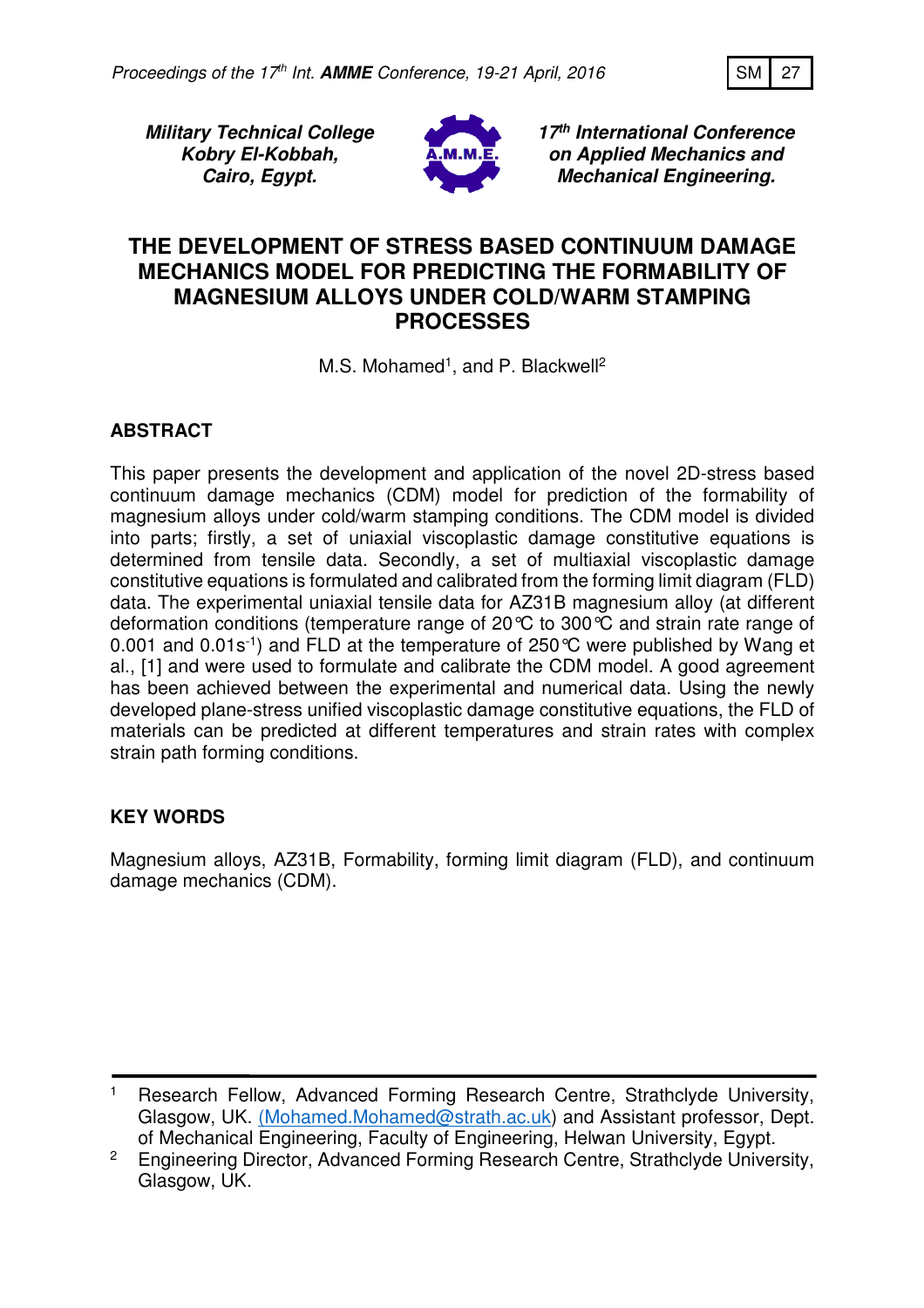## **INTRODUCTION**

The use of lightweight materials such as aluminum and magnesium alloys, particularly for automotive applications has increased in the last 20 years. Due to their high strength/weight ratio, magnesium alloys are a preferred choice and replacements for aluminum and steel in many sheet metal parts [2]. Although magnesium alloys have many advantages compared with other metals, their wider application has been hindered partly due to their relatively low formability at room temperature, which results in some difficulties to manufacture complex-shaped components with magnesium alloys. At present, formed sheet magnesium components are not viable as formability is very low. At the microstructure level, this is due to the limited number of slip-systems in the Hexagonal-Close-Packed (HCP) crystal structure. Warm forming improves formability but the resulting production system is not competitive. The challenge is to develop a viable forming process for magnesium sheet.

The formability of sheet metal is a crucial measure of its ability for forming complexshaped panel components and is often evaluated by the Forming Limit Diagram (FLD). This diagram can be used to determine the limit to which a sheet metal can be deformed before its failure in particular forming processes. A FLD shows the critical combinations of major and minor strains in a metal sheet at the onset of necking and provides information for a process engineer to optimize process conditions such as material condition, tool features and lubrication. The concept of FLC was introduced by Keeler [3] and Goodwin [4], who developed a principle to establish the relationship between the surface principal strains,  $\varepsilon_1$  and  $\varepsilon_2$ , at fracture. The relationship is presented as the forming limit curve and if the orthogonal principal strain set, at all positions in a deforming sheet, lies below it a sound product will result and if above, failure will occur. Several factors affect the FLD including sheet thickness [5], temperature [6], strain rate and grain size [7] and strain hardening exponent [8].

In a warm stamping process, the metal sheet is normally warm and the tool is relatively cool. Temperature and strain rate are changed dynamically with both time and location in the sheet metal. It is well known that the formability of a metal sheet depends on the strain rate and temperature at elevated temperatures. Thus current FLDs, which have been established for constant temperature and strain rate, cannot be used directly to predict the forming limit of sheet metal in warm stamping. The stress-based continuum damage mechanics (CDM) theory has been developed to predict the damage process and failure of materials in various metal forming processes by Lin et al. [9]. In this damage model, expression of the three unvarying functions of the stress allows the representation of two different damage mechanisms: grain boundary damage and ductility damage. However, most industrial manufacturers use the conventional FLD method to predict failure, which depends on the combination of major and minor surface strains in a metal sheet. Wang et al. [1] have studied the formability of AZ31B magnesium alloy sheet by investigating the flow behavior by uniaxial tensile tests (Figure 1a and 1b) and stamping formability by forming limit tests (Figure 2).

In the current work, the stress based continuum damage mechanics (CDM) model is presented for predicting FLD for AZ31B magnesium alloy under warm forming conditions. The experimental FLDs at a temperature of 250°C for AZ31B are taken from [1].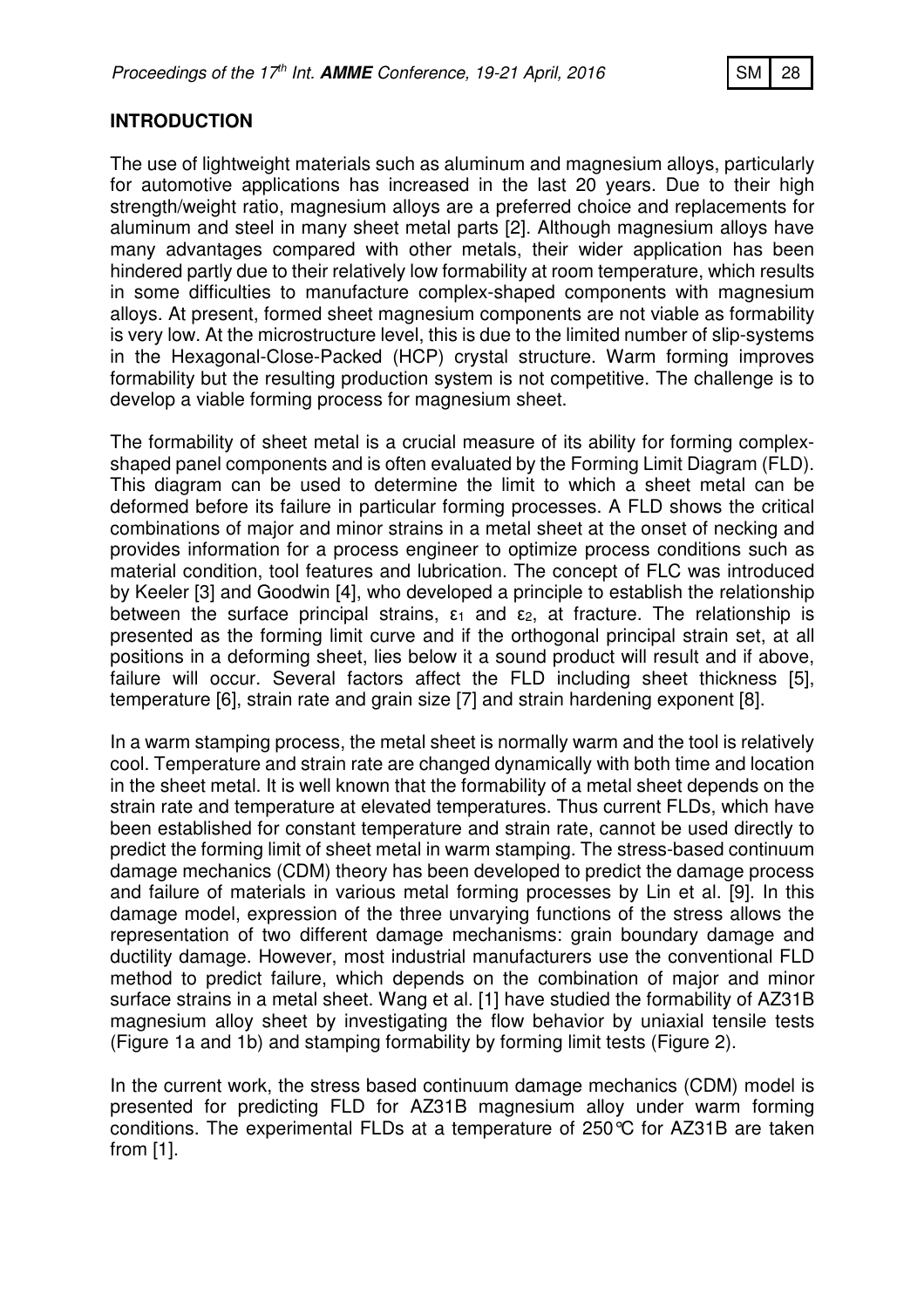### **FORMULATION AND CALIBRATION OF CDM MODEL**

### **2D-CDM Based Unified Constitutive Equations**

#### **Uniaxial viscoplastic damage constitutive equations**

Viscoplastic constitutive equations have been developed for many engineering materials, and have been used to model a wide range of time dependent phenomena, such as strain rate effect, creep, recrystallization, recovery, etc., [10, 11].

Viscoplastic constitutive equations have been developed by many researchers for many engineering materials, and have been used to model a wide range of time dependent phenomena, such as strain rate effect, creep, recrystallization, recovery, etc. In those equations, hardening of a material during viscoplastic deformation is modelled according to the accumulation of plastic strain [10]. Based on previous work, a new set of unified viscoplastic damage constitutive equations has been formed as follows:

$$
\dot{\mathcal{E}}_p = \left(\frac{\sigma/(1-\omega)-R-k}{K}\right)^{n_1} \tag{1}
$$

$$
\dot{R} = 0.5B\overline{\rho}^{-0.5}\dot{\overline{\rho}} \tag{2}
$$

$$
\dot{\overline{\rho}} = A\left(1-\overline{\rho}\right)|\dot{\varepsilon}_P| - C\overline{\rho}^{n_2} \tag{3}
$$

$$
\dot{\omega} = \frac{\eta_1}{(1-\omega)^{\eta_3}} \left(\dot{\varepsilon}_p\right)^{\eta_2} \tag{4}
$$

$$
\sigma = E(1-\omega)(\varepsilon - \varepsilon_p) \tag{5}
$$

Equation (1) models the viscoplastic strain rate,  $\dot{\varepsilon}_{{}_{p}}$  , of the material. In the early stage of deformation, the material hardening rate (Equation (2)) is mainly a result of increasing the dislocation density, the rate of which,  $\dot{\bar{\rho}}$ , is given in Equation (3) and detailed in the next paragraph. At the late stage of deformation, softening due to microdamage dominates and decreases the flow stress of the material.

The evolution of material hardening, *R* , is given by Equation (2), which is a function of the normalised dislocation density, defined by  $\overline{\rho} = (\rho - \rho_i) / \rho_m$ , where  $\rho_i$  is the dislocation density for the virgin material (the initial state), and  $\rho_{_m}$  is the maximum (saturated) dislocation density that the material could have. Thus  $\rho$  varies from  $\rho_i^+$  to  $\rho_{\scriptscriptstyle m}$ . This results in the range of variation of normalized dislocation density,  $\bar{\rho}$  , being; 0 (the initial state) to 1 (the saturated state). Damage for the uniaxial formulation is given in Equation (4), which is a function of strain rate and stress, and, affects the flow stress (ref: Equation (5)) and viscoplastic flow (ref: Equation (1)). Damage evolution is defined in Equation (4), where damage is 0 at the initial state of the deformation. Theoretically, as the damage value reaches 1.0, the failure occurs within the material [10, 11]. However, this is not possible in computation. To increase the computational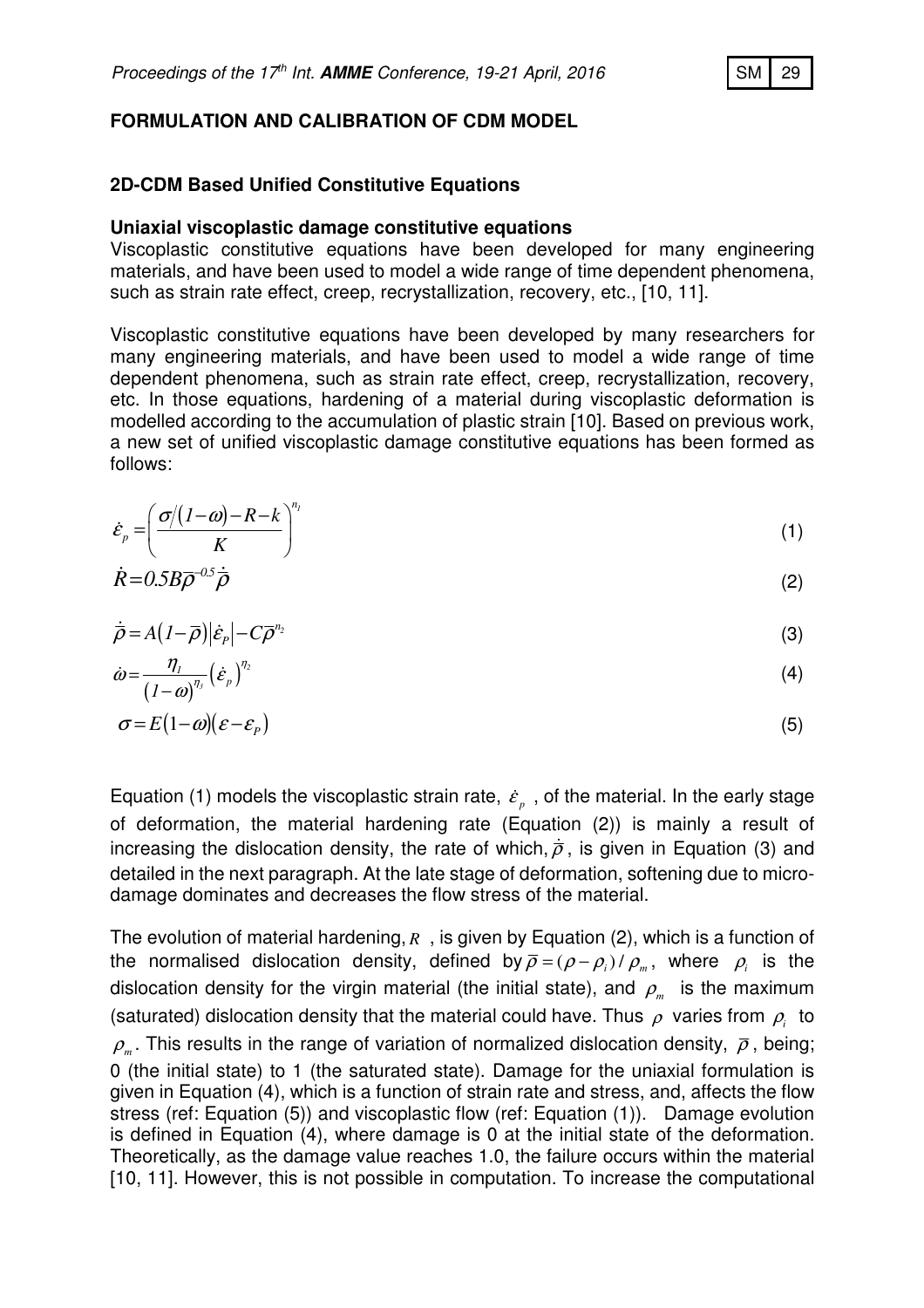

speed, it is assumed that when the damage level reaches 0.7, failure occurrs in the material [11]. According to the feature of the damage model, the strain increment in stress-strain curves, as damage increases from 0.7 to 1.0, is little and can be omitted.

In Equation (1),  $K$ ,  $k$  and  $n<sub>l</sub>$  are the material strength constant, initial yield stress and reciprocal of strain rate sensitivity, respectively. *B* is the material work hardening constant in Equation (2). In Equation (3), *C* is the static recovery constant, *A* is the dynamic recovery constant and  $n_{\scriptscriptstyle 2}$  material constant.  $\eta_{\scriptscriptstyle 1},\eta_{\scriptscriptstyle 2}$  are damage parameters in equation (4).  $E$  is Young modulus in Equation (5). The parameters $\eta_{_3},\,n_{_2}\,$  are material constants (temperature independent) and the parameters  $K$  ,  $k$  ,  $B$  ,  $A$  ,  $C$  ,  $\eta$ <sub>1</sub> ,  $\eta$ <sub>2</sub> and  $n<sub>l</sub>$  are temperature dependent parameters and are formulated as shown in the following equations.

 $K = K_{i}$ .exp(K, /T)  $k = k_{i}.(1/T)^{k^{2}} + k^{3}$  $B = B_i$ ,  $\exp(B_i / T) + B_i$ ,  $\exp(B_i / T)$  $C = C_i$ .exp $(C_i / T)$  $E = E_t \cdot \exp(E_t / T) + E_t \cdot \exp(E_t / T)$  (6)  $\eta_1 = \eta_{11} (1/T)^{\eta_{12}} + \eta_{13}$  $\eta_2 = \eta_{21} (1/T)^{\eta_{22}} + \eta_{23}$  $A = A_1 (1/T)^{A_2} + A_3$  $n_{1} = n_{11} (1/T)^{n_{12}} + n_{13}$ 

The uniaxial viscoplastic damage constitutive equations are calibrated using the experimental stress strain curves shown in Fig.1 and 2. These constitutive equations consist of a set of non-linear ordinary differential equations (ODEs). They cannot be solved analytically. Here a numerical integration method is used to solve the equations using Matlab code.

The first stage of the calibration process is to calibrate the 1D viscoplastic damage model only and determine the set of the material constants for AA6082 using uniaxial tensile data. In this step the equations (1-6) are solved numerically (i.e. to determine a set of values for the material constants) at different strain rates and different deformation temperatures.

The material constants of the uniaxial viscoplastic damage model are shown in Table 1. Figs 3 and 4 show the comparison of experimental (dashed) and computed (solid curves) stress-strain relationships for different strain rates at different temperatures which demonstrate a good agreement between the model predictions and experimental results. The damage evaluation is presented at different temperatures in Fig.5. it is noticed that the damage is delayed at increasing the temperature due to the increasing of the ductility.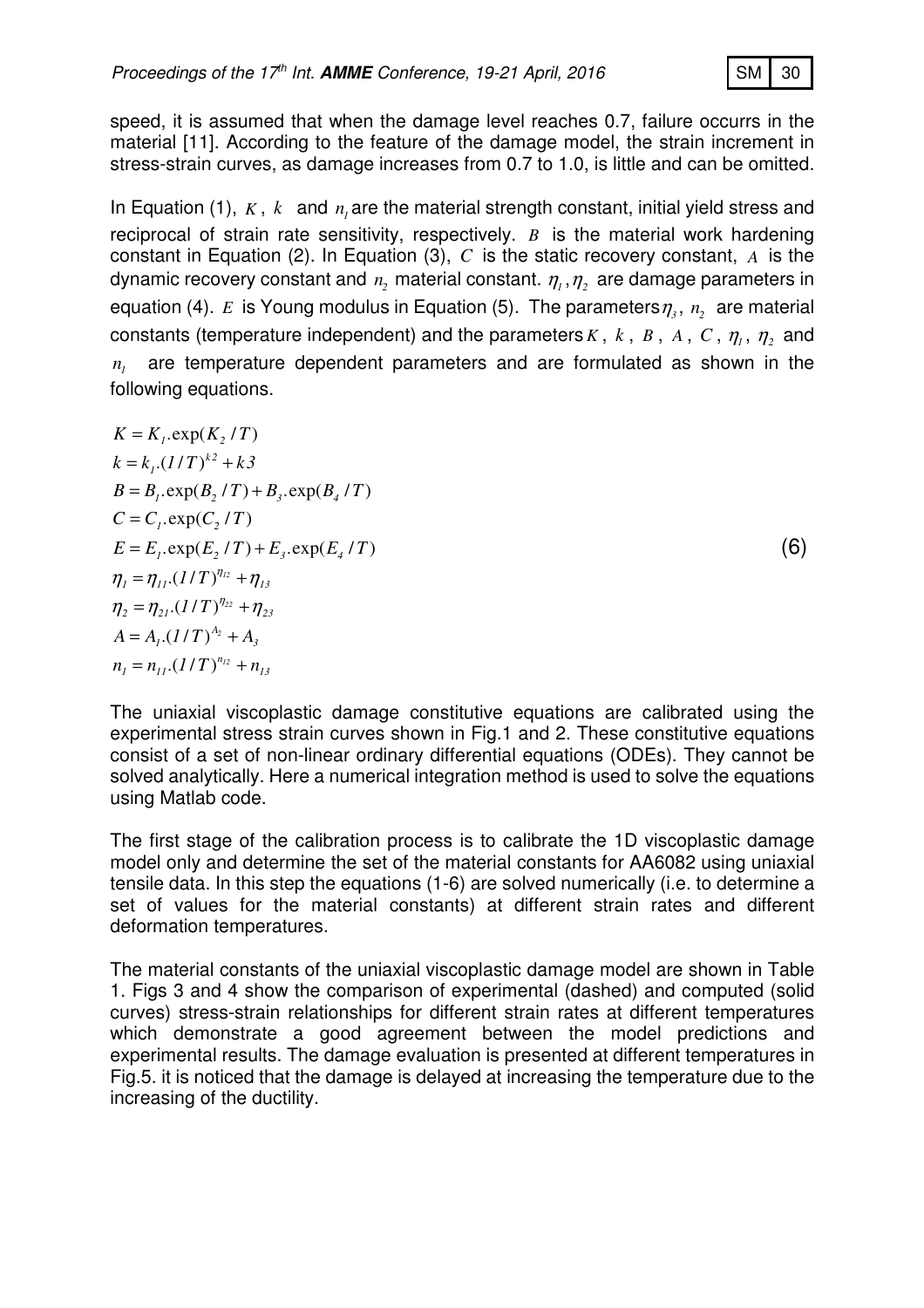| м |  |
|---|--|
|   |  |

| $K_{I}$                        | $K_{2}$        | $k_i$          | $k_{2}$                    | $k_{\scriptscriptstyle{3}}$ |
|--------------------------------|----------------|----------------|----------------------------|-----------------------------|
| 6.077                          | 552.6          | $-1.15E-05$    | $-2.473$                   | $1.15E + 02$                |
| $B_{I}$                        | B <sub>2</sub> | $B_{\rm 3}$    | $B_{\scriptscriptstyle 4}$ | $C_i$                       |
| 69.32                          | 375.5          | $-2.51E+16$    | $-1.89E + 04$              | $1.16E + 09$                |
| $C_{2}$                        | $E_{I}$        | E <sub>2</sub> | $E_{\rm{2}}$               | $E_{\scriptscriptstyle 4}$  |
| $-1.24E + 04$                  | $2.23E + 08$   | -708.0831946   | $-2.23E+08$                | $-709.2$                    |
| $\eta_{\scriptscriptstyle II}$ | $\eta_{12}$    | $\eta_{13}$    | $\eta_{21}$                | $\eta_{22}$                 |
| $-0.07024$                     | $-0.3944$      | 9.88E-01       | $-8.14E+05$                | 2.966                       |
| $\eta_{22}$                    | $A_i$          | $A_{2}$        | $A_{3}$                    | $n_{11}$                    |
| 1.039                          | $-3.83E-15$    | $-5.45$        | 6.293                      | $-1.15E-06$                 |
| $n_{12}$                       | $n_{13}$       | $\eta_{3}$     | n <sub>2</sub>             |                             |
| $-2.473$                       | 11.48          | 17             | 1.25                       |                             |

**Table 1.** Material constants of uniaxial viscoplastic damage model for AZ31B magnesium alloy at cold/warm forming condition.

### **Multiaxial constitutive equations**

The general multi-axial power-law viscoplastic equations can be obtained by consideration of a dissipation potential function. With an initial yield stress, *k* , and ignoring the work hardening and other state variables, an energy dissipation potential can be in the form of [10,11]:

$$
\psi = \frac{K}{n+1} \left( \frac{\sigma_e - k}{K} \right)^{n+1} \tag{7}
$$

where  $\sigma_e = (3S_{ij}S_{ij} / 2)^{1/2}$  is effective stress,  $S_{ij} = \sigma_{ij} - \delta_{ij}\sigma_{kk} / 3$  is the deviatoric stress tensor,  $\sigma_{ij}$  is the stress tensor and  $\delta_{ij}$  is the Kronecker delta, *K* and *n* are material constants. Assuming normality and the associated flow rule, the multiaxial relationship is given by:

$$
\frac{d\varepsilon_{ij}^p}{dt} = \frac{\partial \psi}{\partial S_{ij}} = \frac{3}{2} \left( \frac{S_{ij}}{\sigma_e} \right) \left( \frac{\sigma_e - k}{K} \right)^n \tag{8}
$$

where  $\varepsilon_{ij}^p$  is the plastic strain tensor. By the introduction of isotropic hardening (*R* ) and damage state variables ( $\omega$ ), the effective plastic strain rate,  $\dot{\varepsilon}^{\scriptscriptstyle p}_{\scriptscriptstyle e}$ :

$$
\dot{\varepsilon}_e^P = \left(\frac{\sigma/(1-\omega)-R-k}{K}\right)^n\tag{9}
$$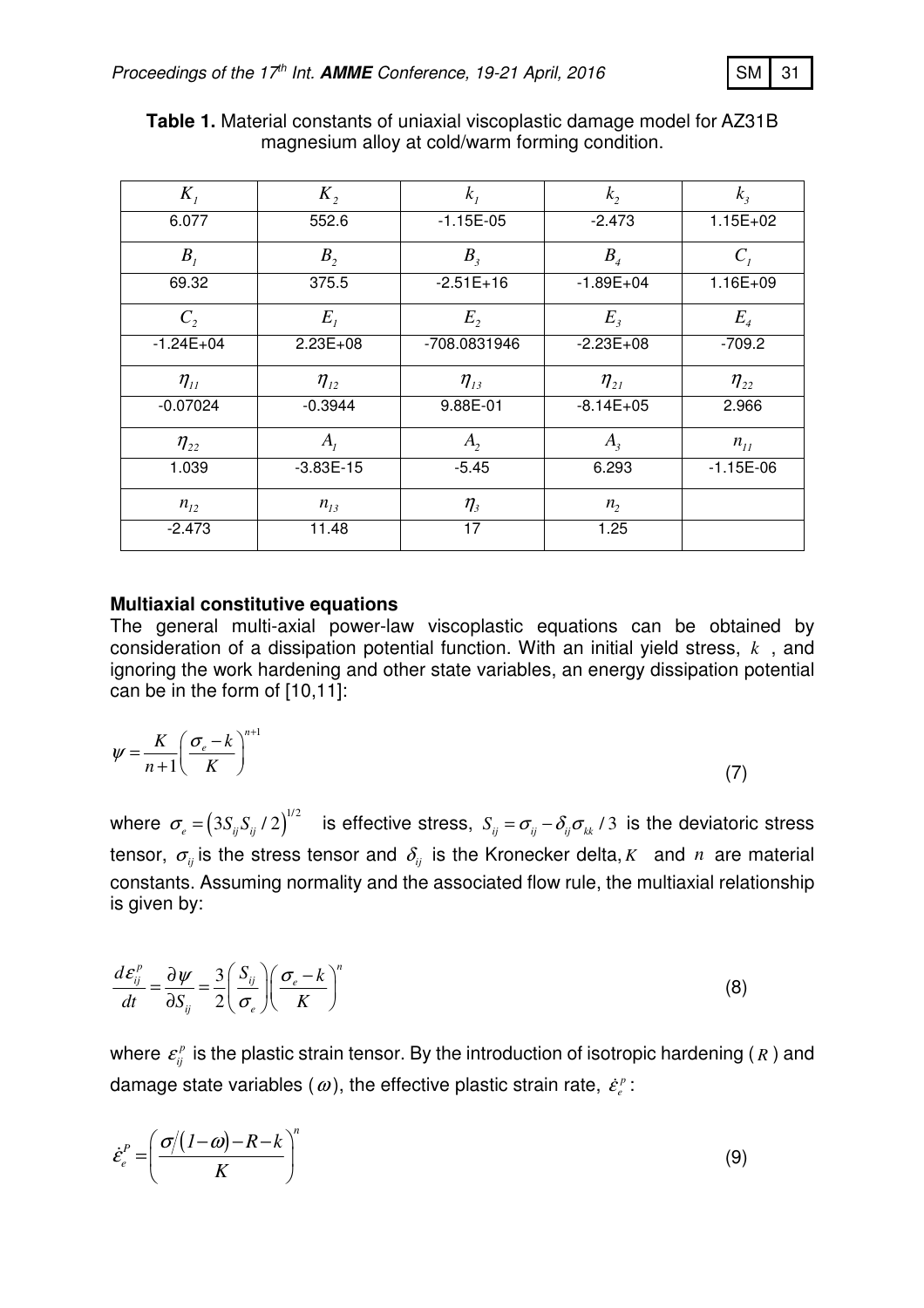The set of multi-axial viscoplastic constitutive equations, incorporating multiaxial damage evolution, may be written as:

$$
\dot{\varepsilon}_{ij}^p = \frac{3}{2} \frac{S_{ij}}{\sigma_e} \dot{\varepsilon}_e^p
$$
 (10)

$$
\dot{R} = 0.5B\overline{\rho}^{-0.5}\dot{\overline{\rho}} \tag{11}
$$

$$
\dot{\overline{\rho}} = A\left(I - \overline{\rho}\right) \left|\dot{\varepsilon}_p\right| - C \overline{\rho}^{n_2} \tag{12}
$$

$$
\sigma_{ij} = (1 - \omega) D_{ijkl} (\varepsilon_{kl} - \varepsilon_{kl}^p)
$$
\n(13)

$$
\dot{\omega} = \frac{\Delta}{\left(\alpha_1 + \alpha_2 + \alpha_3\right)^{\varphi}} \left\langle \frac{\alpha_1 \sigma_1 + 3 \alpha_2 \sigma_H + \alpha_3 \sigma_e}{\sigma_e} \right\rangle^{\varphi} \cdot \frac{\eta_1}{\left(1 - \omega\right)^{\eta_3}} \left(\dot{\varepsilon}_e^P\right)^{\eta_2} \tag{14}
$$

where  $D_{ijkl}$  is the elastic matrix of the material. The multiaxial damage equation (14) comes from the uniaxial form with consideration of the multiaxial stress-state effect. The parameters  $\alpha_{_I}, \ \alpha_{_2}$  and  $\alpha_{_3}$  are used to calibrate the effect of maximum principal stress, hydrostatic stress and effective stress on damage evolution, respectively. If  $\alpha$ <sup>1</sup> or  $\alpha_{\scriptscriptstyle 2}$  or  $\alpha_{\scriptscriptstyle 3}$  is zero, the implication is that the corresponding stress has no contribution to the damage process of the material for sheet metal forming conditions. The symbol  $\varphi$  represents a parameter, which controls the effect of multi-axial stress values and their combination on damage evolution, thus determining formability. The parameter ∆ is for a correction factor representing tensile data obtained from uniaxial tensile tests, or as suggested by Marciniak, et al.[12] and Nakazima, et al.[13] , formability tests, for which different strain measurement methods are normally used [9,14]. The CDM model calibration has been achieved and presented in details in Mohamed et al.[14]. At uniaxial stress state,  $\sigma_e = \sigma_1$  and  $\sigma_H = \sigma_1/3$ . By substituting this condition at Equation (14) and at  $\Delta = 1$ , Equation 14) will be converted to Equation (4).

The second stage of the calibration process of the CDM model (Equations, 9-14) is the determination of the multiaxial damage constants  $\Delta, \alpha_{_{\!I}},\ \alpha_{_{\!2}},\ \alpha_{_{\!3}}$  and  $\,\varphi$  in Equation (14). In this application, the FLC data at temperature  $250^{\circ}$ C and strain rate  $0.01S^{-1}$  for AZ31B published by Wang et al., [1] was used. Figure 6 shows the fitting results for the computed (solid curve) and the experimental FLCs (symbols). Good agreement between the computed and experimental data is obtained. In this case, the determined value of ∆ is 0.6. Using the material constants at different temperatures (Table 1), the CDM model can predict the FLD at different temperatures by an offset method.

## **CONCLUSIONS**

In this paper, a stress-based continuum damage mechanics model has been applied for predicting the formability of magnesium alloys AZ31B under warm forming condition. The damage evolution is based on the stress values. The model is calibrated firstly using data from isothermal warm tensile tests for different temperatures and strain rates. It provides a good fit to the experimental flow stress strain relations. As an example, the prediction of FLCs from the determined CDM equations agrees well with the experimental FLC data of AZ31B at the temperature of 250°C. This method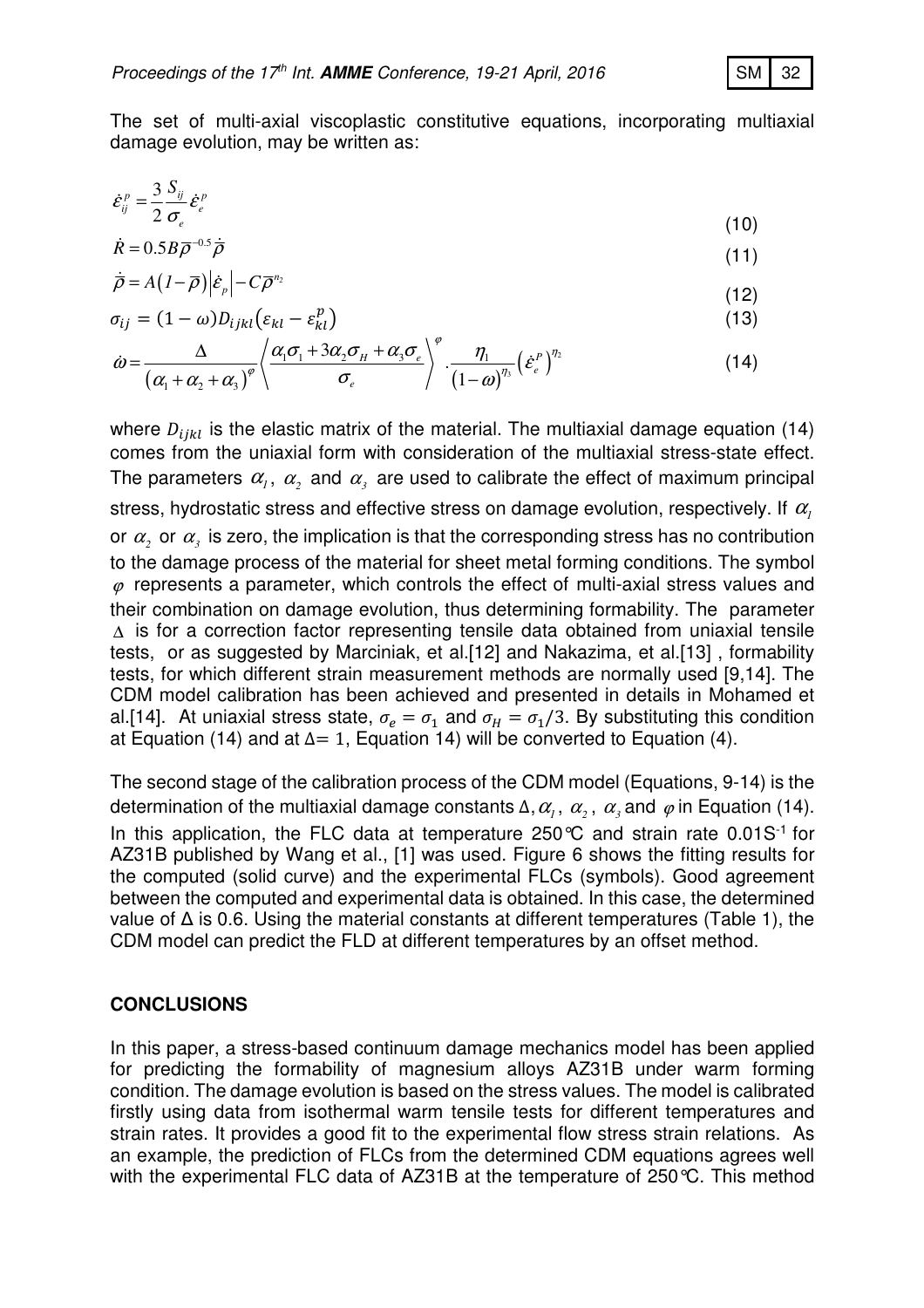

can be adopted for other alloys. Current investigation shows that for AZ31B, strain rate has little effect at room temperature. As the temperature increases, the effects of strain rate on tensile properties and FLC position become more prominent. Higher forming speeds lead to higher strength because of strain hardening and result in lower formability. On the other hand, higher temperatures lead to low strength but higher failure strain and forming limit strain. The CDM model can predict the FLD at different temperatures by offset method.

# **REFERENCES**

- [1] W. Wang, L. Huang, K. Tao, S. Chen, X. Wei, "Formability and numerical simulation of AZ31B magnesium alloy sheet in warm stamping process, Materials & Design, Vol. 87, pp. 835-844 (2015).
- [2] T. Al-Samman, G. Gottstein, "Room temperature formability of a magnesium AZ31 alloy: examining the role of texture on the deformation mechanisms", Mater. Sci. Eng. A 488, pp. 406–414(2008).
- [3] P.S Keeler "Determination of forming limits in automotive stampings, Sheet Met. Ind., Vol. 42 pp.683–691 (1965).
- [4] M.G. Goodwin, "Application of strain analysis to sheet metal forming problems in the press shop", Metall. Italiana, Vol. 60, pp764–74 (1968).
- [5] H. Fatmaoui R. Mesrar, J. Chaoufi, "Intrinsic diagram of sheet metal forming limits for arbitrary strain paths", J. of Materials: Design and applications, Vol. 222, No.4, pp. 223-229 (2008).
- [6] F. Djavanroodi, A. Derogar, "Experimental and numerical evaluation of forming limit diagram for Ti6Al4V titanium and Al6061-T6 aluminum alloys sheets", Mater. Des. Vol. 31, pp. 4866-4875 (2010).
- [7] A. M. Kröhn, B. S. Leen , H. T. Hyde, "A superplastic forming limit diagram concept for Ti-6Al-4V", J. of Materials: Design and Applications, Vol. 221, No. 4, pp. 251-264 (2007).
- [8] G. Palumbo, D. Sorgente, L. Tricarico, "A numerical and experimental investigation of AZ31 formability at elevated temperatures using a constant strain rate test", Mater. Des., Vol. 31, pp. 1308-1316(2010).
- [9] J. Lin, M. Mohamed, D. Balint, T. A, Dean, "The development of continuum damage mechanics-based theories for predicting forming limit diagrams for hot stamping applications", Int. J. of Damage Mechanics, vol. 23, No. 5, pp. 684-701 (2014).
- [10] J. Lin, T. A. Dean, "A set of unified constitutive equations for modelling microstructure evolution in hot deformation", J. Mater. Process Tech., 167 (2-3), pp. 354-362 (2005).
- [11] M.S. Mohamed, A. D. Foster, J. Lin, D. Balint, T. A. Dean., "Investigation of deformation and failure features in hot stamping of AA6082: Experimentation and modelling", Int. J. Mach. Tools Manuf., Vol. 53, pp. 27–38(2012).
- [12] Z. Marciniak, K. Kuczynski., T. Pokora, "Influence of the plastic properties of a material on the forming limit diagram for sheet metal in tension", Int. J. Mech. Sci., Vol. 15, pp. 789–805(1973).
- [13] K. Nakazima, T. Kikuma, K. Asaku, "Study on the formability of steel sheet", Yawata Technical Report 264, (1968).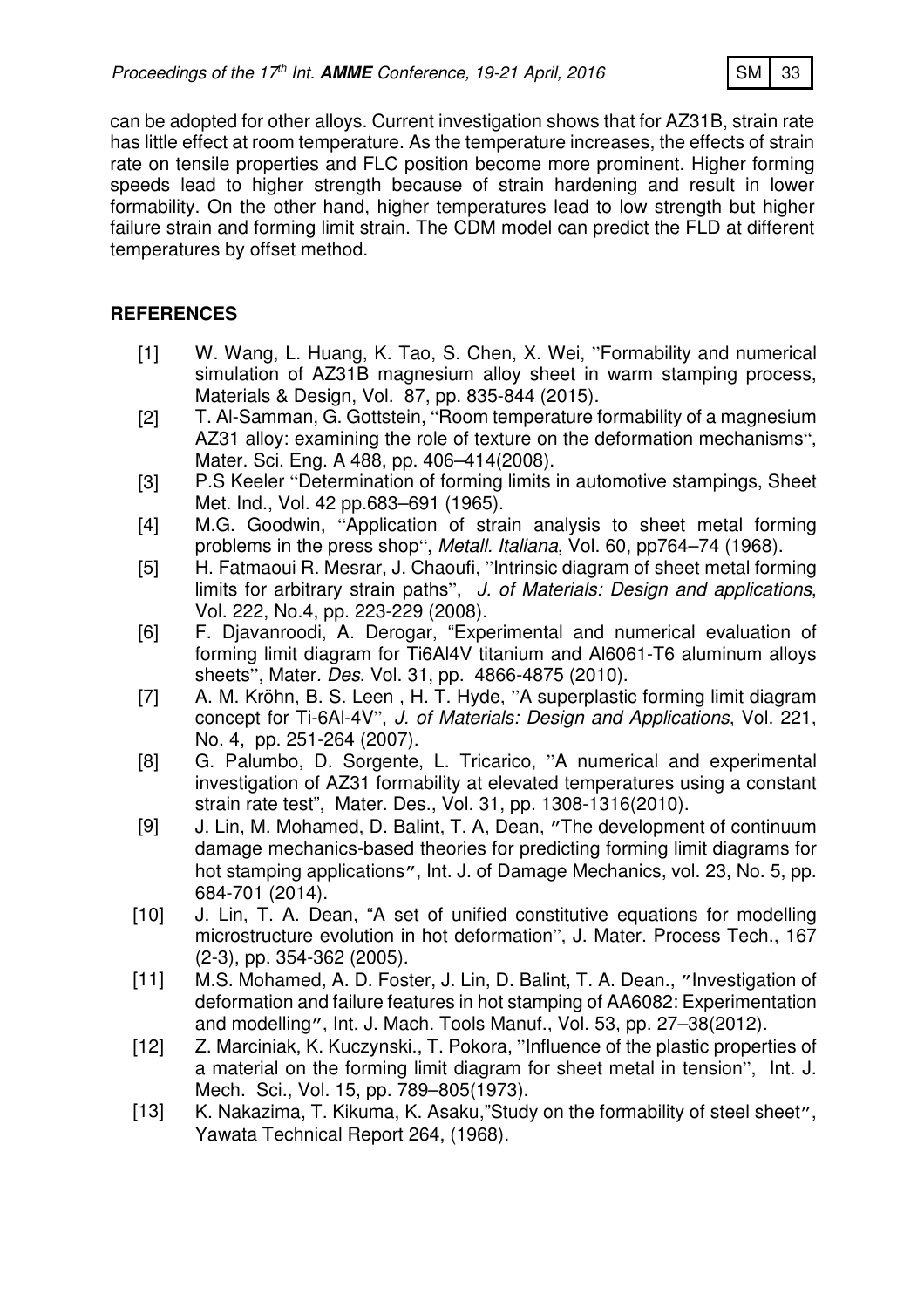

[14] M. Mohamed, J. Lin, A. Foster, T. A. Dean, "A New Test Design for Assessing Formability of Materials in Hot Stamping", Procedia Engineering, Vol. 81, pp.1689-1694 (2014).

## **Figures**



**Fig. 1.** Experimental stress strain curves at different temperatures and a strain rate of 0.01s-1 (Wang et al.)[1].



**Fig. 2.** Experimental stress strain curves at different strain rates and temperatures 200°C and 250°C (Wang et al.)[1].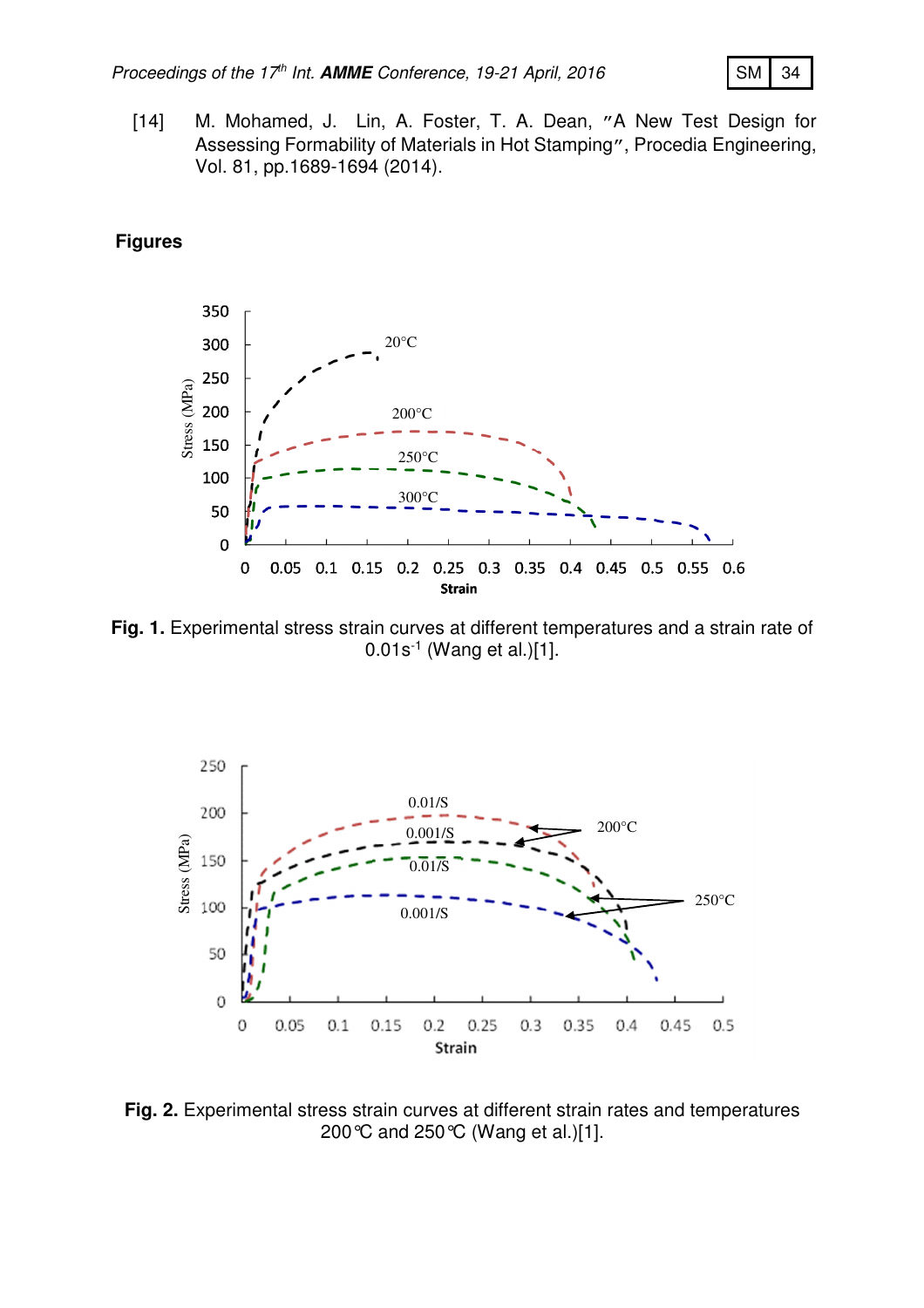





**Fig.4**. Comparison of experimental (dashed lines) and computed (solid lines) stress strain curves at different strain rates and temperatures of 200 °C and 250 °C.



**Fig. 5**. Comparison of damage curves at different temperatures and a strain rate of 0.01s-1.